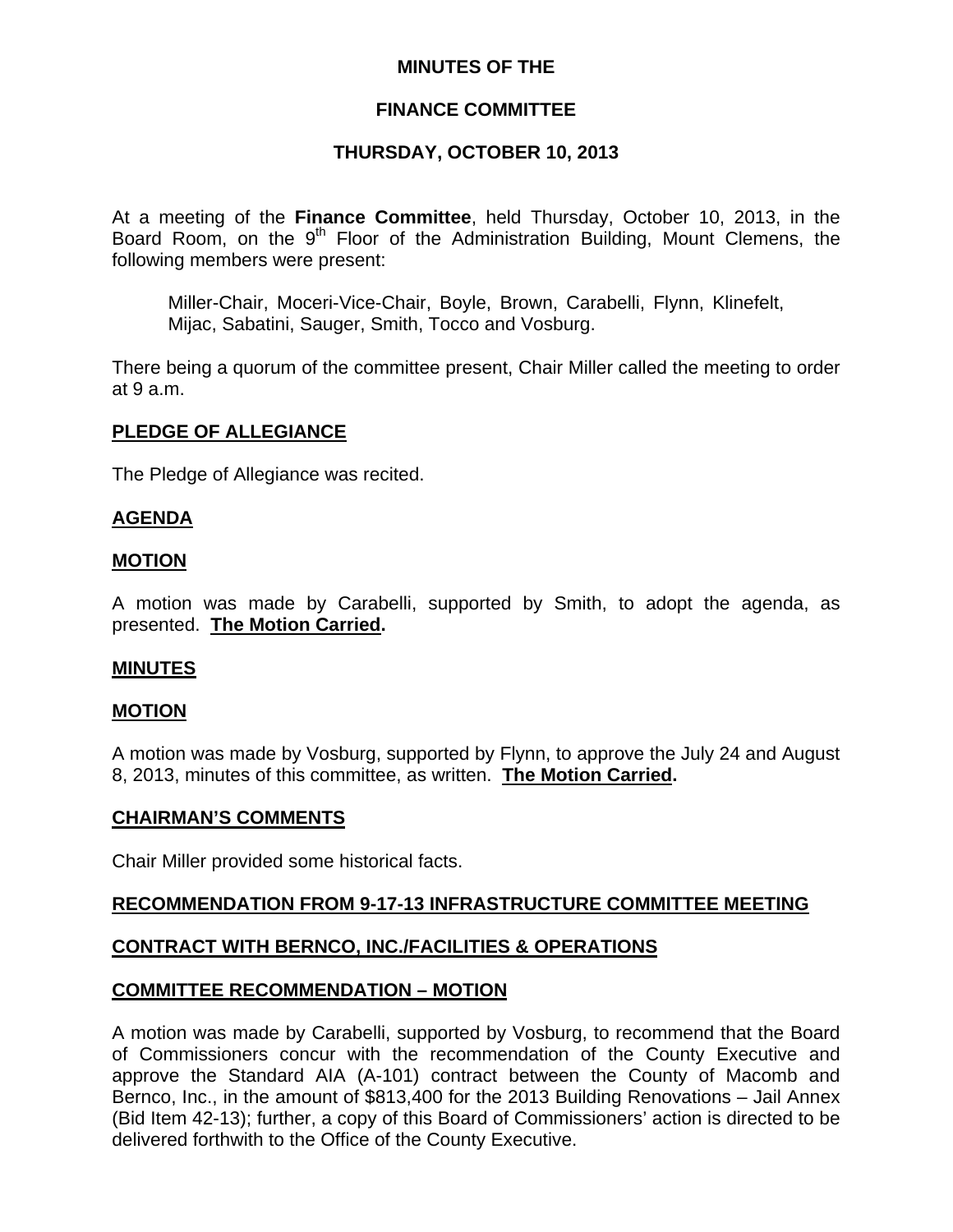Lynn Arnott-Bryks, Director, provided a brief overview.

The following commissioners spoke: Mijac, Carabelli and Miller.

Chair Miller called for a vote on the motion and **THE MOTION CARRIED.** 

## **RECOMMENDATION FROM 10-7-13 GOVERNMENT OPERATIONS COMMITTEE MEETING**

## **CONTRACT WITH GOVERNMENTAL CONSULTANT SERVICES, INC.**

#### **COMMITTEE RECOMMENDATION – MOTION**

A motion was made by Brown, supported by Vosburg, to recommend that the Board of Commissioners approve the contract between the Macomb County Executive Office and Governmental Consultant Services, Inc., for October 1, 2013 through October 1, 2014, in the amount of \$54,000; further, a copy of this Board of Commissioners' action is directed to be delivered forthwith to the Office of the County Executive.

The following commissioners spoke: Miller and Flynn.

Chair Miller called for a vote on the motion and **THE MOTION CARRIED.** 

## **RECOMMENDATIONS FROM 10-9-13 JUSTICE AND PUBLIC SAFETY COMMITTEE MEETING**

## **INMATE HEALTH CARE SERVICES MANAGEMENT AGREEMENT/SHERIFF**

## **COMMITTEE RECOMMENDATION – MOTION**

A motion was made by Sauger, supported by Tocco, to recommend that the Board of Commissioners approve an extension of the Inmate Health Care Services Management Agreement including CPI increase of 3.3 percent (\$19,337.04) to Management Fee per Section 3.0; further, a copy of this Board of Commissioners' action is directed to be delivered forthwith to the Office of the County Executive.

The following commissioner spoke: Vosburg.

Chair Miller called for a vote on the motion and **THE MOTION CARRIED.** 

## **CONTRACT WITH CORRECT CARE SOLUTIONS, LLC/JUVENILE JUSTICE CENTER**

## **COMMITTEE RECOMMENDATION – MOTION**

A motion was made by Brown, supported by Vosburg, to recommend that the Board of Commissioners approve the October 1, 2013 renewal of the existing contract with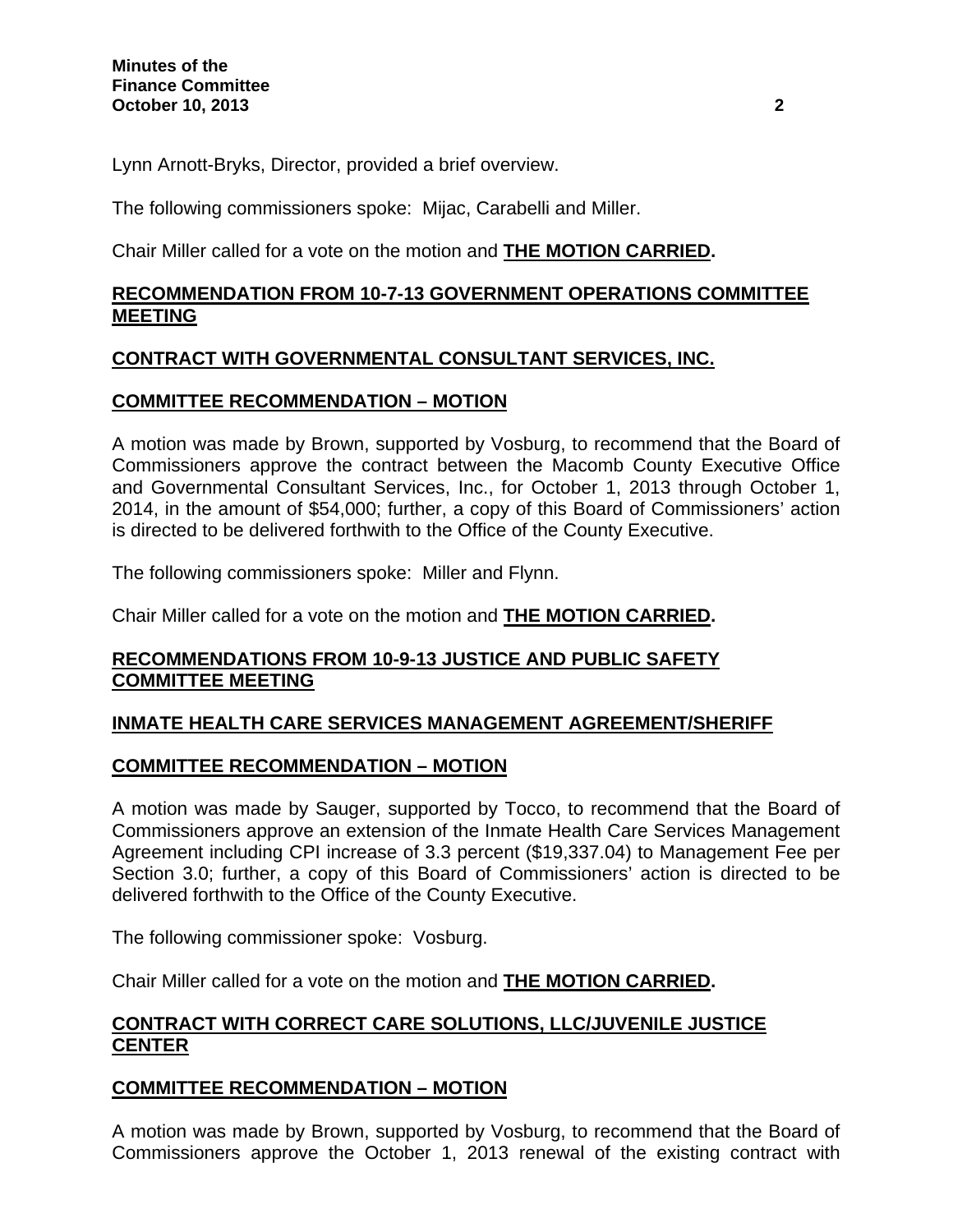Correct Care Solutions, LLC, to provide medical services for the Juvenile Justice Center; further, a copy of this Board of Commissioners' action is directed to be delivered forthwith to the Office of the County Executive. **THE MOTION CARRIED.** 

# **ITEM REFERRED FROM 10-9-13 JUSTICE AND PUBLIC SAFETY COMMITTEE MEETING**

# **CONTRACT WITH SOUND COUNSELING/JUVENILE JUSTICE CENTER**

## **COMMITTEE RECOMMENDATION – MOTION**

A motion was made by Vosburg, supported by Tocco, to recommend that the Board of Commissioners approve a three year contract with Sound Counseling, in the amount of \$739,400, to provide professional counseling services for the residential treatment programs operated by the Macomb County Juvenile Justice Center; further, a copy of this Board of Commissioners' action is directed to be delivered forthwith to the Office of the County Executive. **THE MOTION CARRIED.** 

## **2013 APPORTIONMENT REPORT**

## **COMMITTEE RECOMMENDATION – MOTION**

A motion was made by Carabelli, supported by Tocco, to recommend that the Board of Commissioners adopt the 2013 Macomb County Apportionment Report as prepared by the Finance Department; further, a copy of this Board of Commissioners' action is directed to be delivered forthwith to the Office of the County Executive.

Pete Provenzano, Finance Director, summarized the report.

The following commissioners spoke: Brown, Smith, Tocco, Flynn, Klinefelt and Mijac.

Chair Miller called for a vote on the motion and **THE MOTION CARRIED.** 

#### **APPOINTMENT OF LAW FIRM**

## **COMMITTEE RECOMMENDATION – MOTION**

A motion was made by Moceri, supported by Flynn, to recommend that the Board of Commissioners approve the appointment of Jacobs and Diemer, P.C., for the purpose of consultation and rendering opinion regarding online voter registration under current state and federal law; further, a copy of this Board of Commissioners' action is directed to be delivered forthwith to the Office of the County Executive. **THE MOTION CARRIED.** 

## **CORRESPONDENCE**

No correspondence was provided.